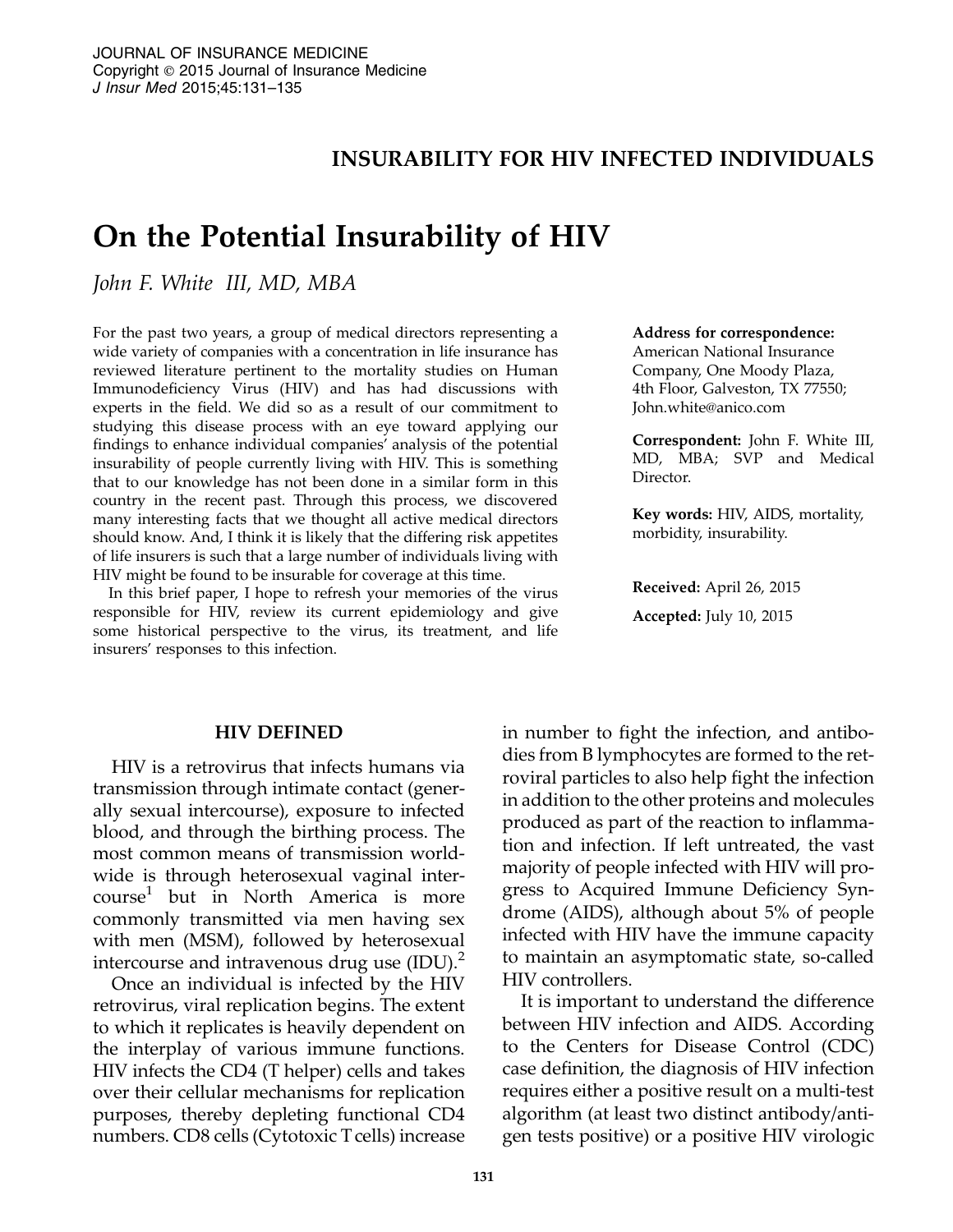Table 1. AIDS Defining Conditions as Adapted from  $UpToDate^{\circledR}$ 

- $\circ$  Bacterial infections, multiple or recurrent\*
- $\circ$  Candidiasis of bronchi, trachea, or lungs
- $\circ$  Candidiasis of esophagus $\dagger$
- $\circ$  Cervical cancer, invasive $\ddagger$
- $\circ$  Coccidioidomycosis, disseminated or extrapulmonary
- $\circ$  Cryptococcosis, disseminated or extrapulmonary
- $\circ$  Cryptosporidiosis, chronic intestinal ( $>1$  month's duration)
- $\circ$  Cytomegalovirus disease (other than liver, spleen or nodes), onset at age  $>1$  month
- $\circ$  Cytomegalovirus retinitis (with loss of vision)
- $\circ$  Encephalopathy, HIV related
- $\circ$  Herpes simplex: chronic ulcers ( $>1$  month's duration) or bronchitis, pneumonitis, or esophagitis (onset at age  $>1$  month)
- $\circ$  Histoplasmosis, disseminated or extrapulmonary
- $\circ$  Isosporiasis, chronic intestinal ( $> 1$  month's duration)
- $\circ$  Kaposi sarcoma<sup>†</sup>
- $\circ$  Lymphoid interstitial pneumonia or pulmonary lymphoid hyperplasia complex\*{
- $\circ$  Lymphoma, Burkitt (or equivalent term)
- $\circ$  Lymphoma, immunoblastic (or equivalent term)
- $\circ$  Lymphoma, primary, of brain
- $\circ$  Mycobacterium avium complex or Mycobacterium kansasii, disseminated or extrapulmonary{
- $\circ$  Mycobacterium tuberculosis of any site, pulmonary, 1, 3 disseminated or extrapulmonary{
- $\circ$  Mycobacterium, other species or unidentified species, disseminated or extrapulmonary $\dagger$
- $\circ$  Pneumocystis jirovecii pneumonia $\dagger$
- Pneumonia, recurrent†‡
- $\circ$  Progressive multifocal leukoencephalopathy
- $\circ$  Salmonella septicemia, recurrent
- $\circ$  Toxoplasmosis of brain, onset at age  $>1$  month $\dagger$
- $\circ$  Wasting syndrome attributed to HIV

 $*$  Only among children aged  $<$ 13 year

{ Condition that might be diagnosed presumptively

 $\pm$  Only among adults and adolescents aged  $>$ 13 years

test. AIDS, however, is defined as chronic HIV infection that has resulted in CD4 cell depletion to a level  $\langle 200 \text{ cells/microliter}$  or having an AIDS defining condition regardless of CD4 cell count. See Table 1 for a list of AIDS defining conditions.<sup>3</sup>

#### EPIDEMIOLOGY

HIV has been a persistent pandemic for over 30 years. In the course of that time, AIDS has accounted for up to 40 million deaths. According to the most recent UNAIDS data, in 2013 there were approximately 35 million people living with HIV infection the vast majority of whom live in Sub-Saharan Africa  $(\sim 24.7 \text{ million})$ . There has been a steady decline in the number of new infections since 2001, but there were still 2.1 million new infections worldwide in 2013 and approximately 1.5 million deaths from AIDS that year. $4$ 

Closer to home, the numbers are far less staggering. According to the CDC in 2011, the most recent year for which firm data is available, approximately 1.2 million people were living with HIV in the United States, a figure that includes an estimated 168,000 that were as yet undiagnosed. On average, there are about 50,000 newly diagnosed infections in the United States per annum. The most common ages for which a new diagnosis is made is early adulthood to middle age (20- 49); and the 3 most common means of transmission include: MSM (67%), heterosexual contact (25%), and IDU  $(10\%)$ .

## HISTORICAL PERSPECTIVES ON HIV INFECTION

Since HIV's earliest recognition in 1981, the understanding of this infection and its treatment has made tremendous strides. Additionally, the mortality associated with it has changed dramatically. The response from life insurers has not changed dramatically but is undergoing slow transition.

In 1981, an unusual cluster of cases of previously healthy men with Pneumocystis carinii pneumonia and Kaposi's sarcoma was identified. A common link was their practice of having sex with other men, and a common finding was depletion of T helper cells. A viral pathogen was identified that was thought to be the etiology behind these unusual cases and was called HTLV-III (Human T-Lymphotrophic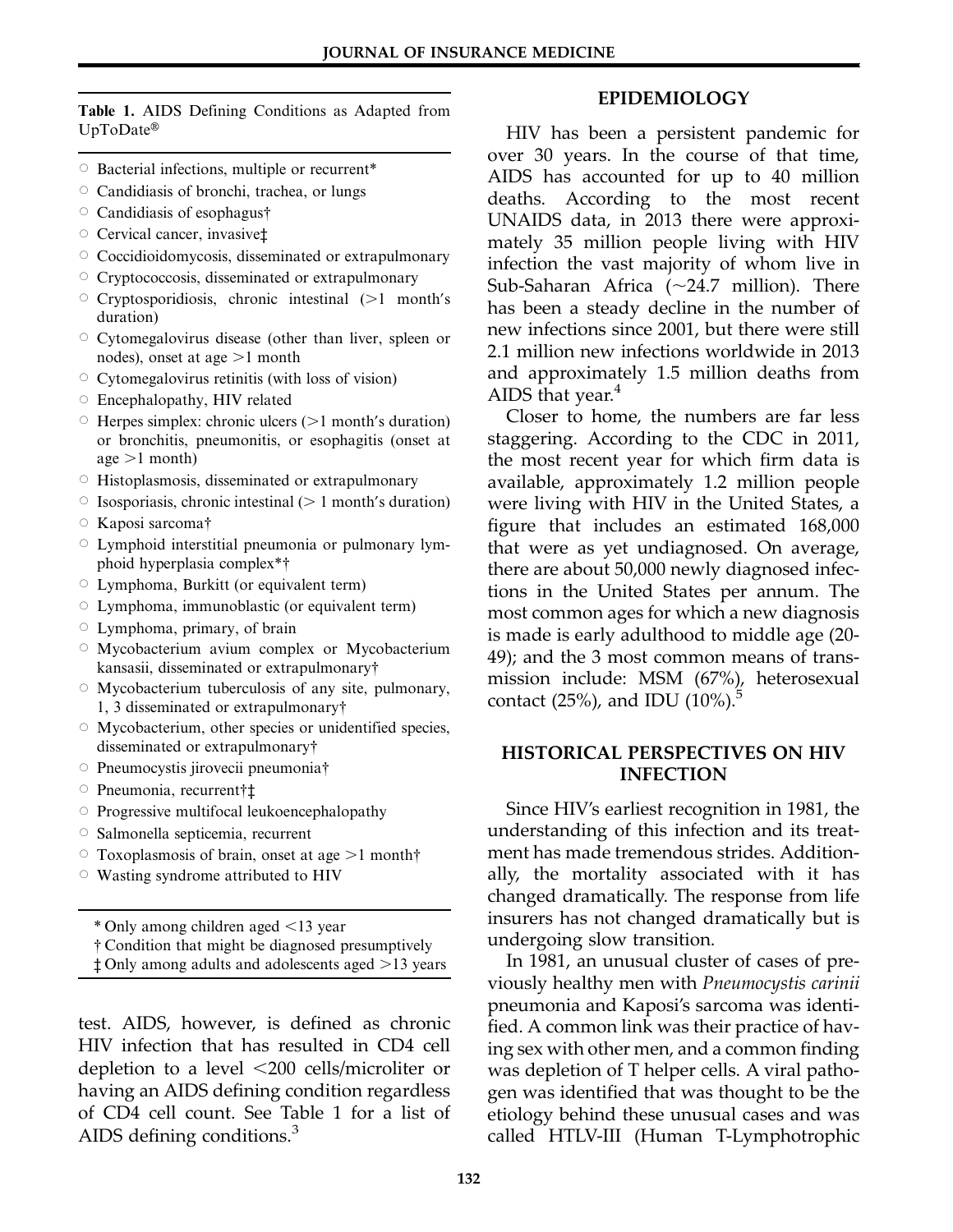

Figure. Lifecycle of the HIV virus, with permission from the National Institute of Allergy and Infectious Diseases.

Virus). With further investigation, HIV was isolated and definitively linked to the epidemic of AIDS.

Along with identification and naming of the retrovirus responsible for this infection came a better understanding of its mechanism of infection, replication and ability to cause disease and ultimately death. Additionally, the ability of clinicians to test for the retrovirus early after infection has progressed such that early testing after exposure accompanied by rapid results is comparable to other similar infectious diseases. See Figure for a

pictorial representation of the lifecycle of the HIV retrovirus.

## TREATMENT

Early in the course of this epidemic, treatment was aimed at the complications associated with infection to include surgery and radiation for Kaposi's sarcoma and medications to treat the infectious complications. Unfortunately, early treatments were minimally effective and upwards of 95% of infec‐ ted individuals would succumb to AIDS.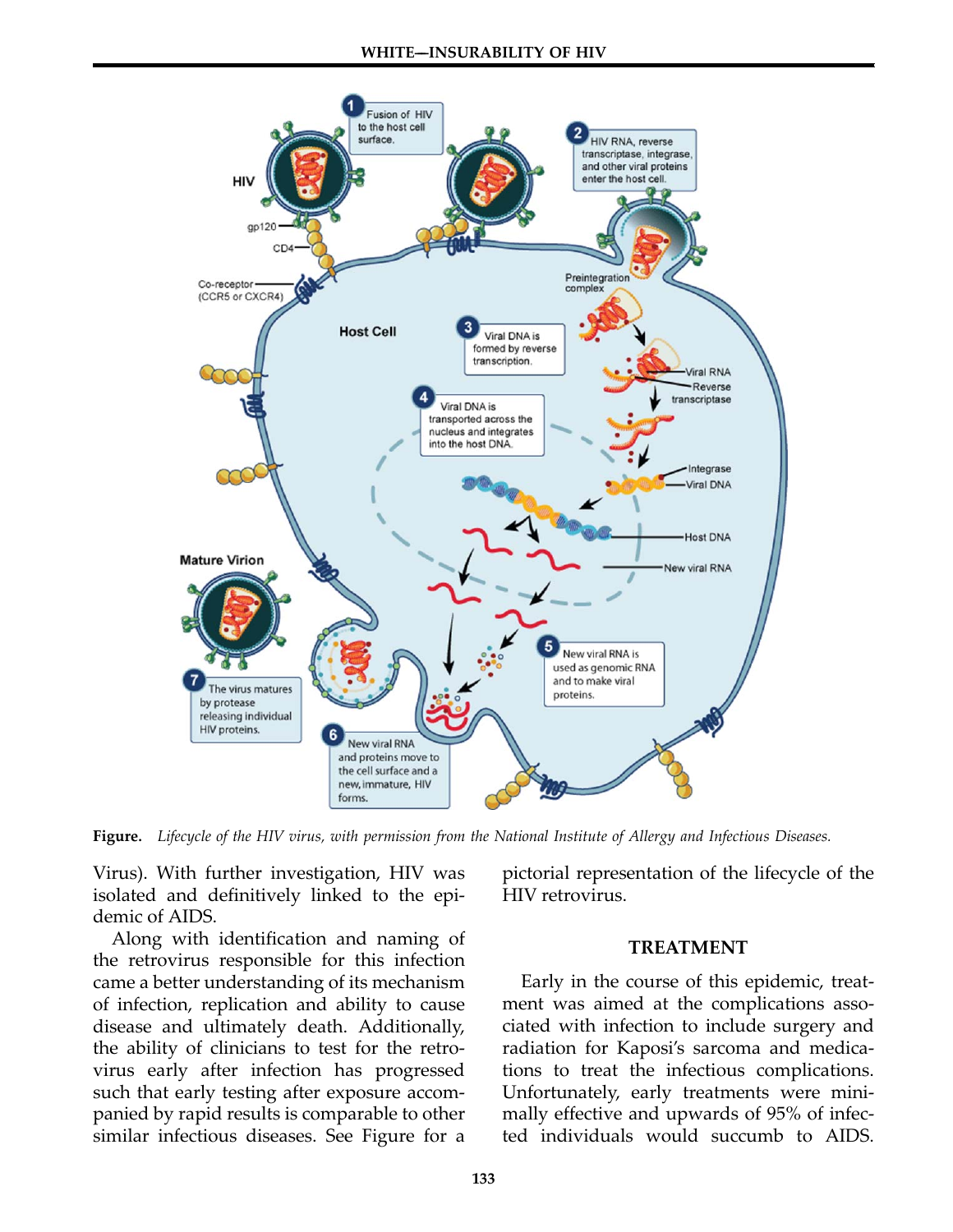As science progressed, administration of 3 azido-3-deoxythymidine (AZT) in very high doses along with pentamidine to those with AIDS to directly affect viral replication and prevent infection with Pneumocystis carinii, respectively, was attempted with some success. As understanding of the life cycle of the HIV virus grew, so did the number and type of medications used to treat it, as did the timing for institution of therapy. We are currently in the era of Antiretroviral Therapy or ART, formerly known as HAART (Highly Active Antiretroviral Therapy), which is described below.

ART consists of two potent nucleoside reverse transcriptase inhibitors along with a third drug with a different mechanism of action. The third drug is generally a protease inhibitor, non-nucleoside reverse transcriptase inhibitor, integrase strand transfer inhibitor or a CCR5 antagonist. See Table 2 for a list of medications currently available. Early on, treatment was begun only after AIDS was established. With the understanding of the viral life cycle and development of better and less toxic drugs, treatment is now often started at the time of initial diagnosis of HIV with the goals of maintaining CD4 counts, decreasing viral load, improving morbidity and mortality associated with infection, and decreasing the risk of transmission of the infections to others.<sup>6</sup>

## LIFE INSURANCE RESPONSE

As much as clinical medicine and HIV have changed over the past 30 odd years, attitudes and treatment by life insurers in this country have not necessarily kept up. Soon after the epidemic began and viatical companies swooped in to buy the policies of those with HIV and AIDS, a sea change in life insurance began. Generalized laboratory testing of applicants to include testing for HIV infection was begun. At the advice of the Society of Actuaries (SOA), very large reserves were set aside for claims. And, anyone with HIV was (and for the most part still is) declined for life insurance coverage. The 1987 SOA

Table 2. Current Medications for Treatment of HIV as Adapted from UpToDate®, 2014

| Generic Name (Abbreviation)                                           | <b>Brand Name</b> |
|-----------------------------------------------------------------------|-------------------|
| Nucleoside and nucleotide reverse transcriptase inhibitors<br>(NRTIs) |                   |
| Abacavir (ABC)                                                        | Ziagen            |
| Didanosine (ddI)                                                      | Videx, Videx EC   |
| Emtricitabine (FTC)                                                   | Emtriva           |
| Lamivudine (3TC)                                                      | Epivir            |
| Stavudine (d4T)                                                       | Zerit             |
| Tenofovir (TDF)                                                       | Viread*           |
| Zalcitabine (ddC) (no longer                                          | Hivid             |
| marketed in most countries)                                           |                   |
| Zidovudine (ZDV, AZT)                                                 | Retrovir          |
| Non-nucleoside reverse transcriptase inhibitors (NNRTIs)              |                   |
| Delavirdine (DLV)                                                     | Rescriptor        |
| Efavirenz (EFV)                                                       | Sustiva           |
| Etravirine (ETR)                                                      | Intelence         |
| Nevirapine (NVP)                                                      | Viramune,         |
|                                                                       | Viramune XR       |
| Rilpivirine (RPV)                                                     | Edurant           |
| <b>Protease Inhibitors (PIs)</b>                                      |                   |
| Amprenavir (APV) (no longer                                           | Agenerase         |
| marketed in most countries)                                           |                   |
| Atazanavir (ATV)                                                      | Reyataz           |
| Darunavir (DRV)                                                       | Prezista          |
| Fosamprenavir (FPV)                                                   | Lexiva            |
| Indinavir (IDV)                                                       | Crixivan          |
| Lopinavir/ritonavir boosting (LPV/r)                                  | Kaletra           |
| Nelfinavir (NFV)                                                      | Viracept          |
| Ritonavir (RTV) (used as a                                            | Norvir            |
| pharmacokinetic boosting agent)                                       |                   |
| Saquinavir (SQV)                                                      | Invirase          |
| Tipranavir (TPV)                                                      | Aptivus           |
| <b>Fusion Inhibitor</b>                                               |                   |
| Enfuvirtide (T-20)                                                    | Fuzeon            |
| <b>Integrase Inhibitors</b>                                           |                   |
| Elvitegravir (EVG)                                                    | Vitekta           |
| Raltegravir (RAL)                                                     | Isentress         |
| Dolutegravir (DTG)                                                    | Tivicay           |
| <b>CCR5</b> Antagonist                                                |                   |
| Maraviroc (MVC)                                                       | Selzentry         |

AIDS Task Force Summary predicted in excess of \$30 billion in claims by the end of the  $20<sup>th</sup>$  century based on a projection that large numbers would become infected and die within a short period of time and that "the outlook for developing a treatment to reverse the infection is not promising." For those applying with HIV, excess mortality